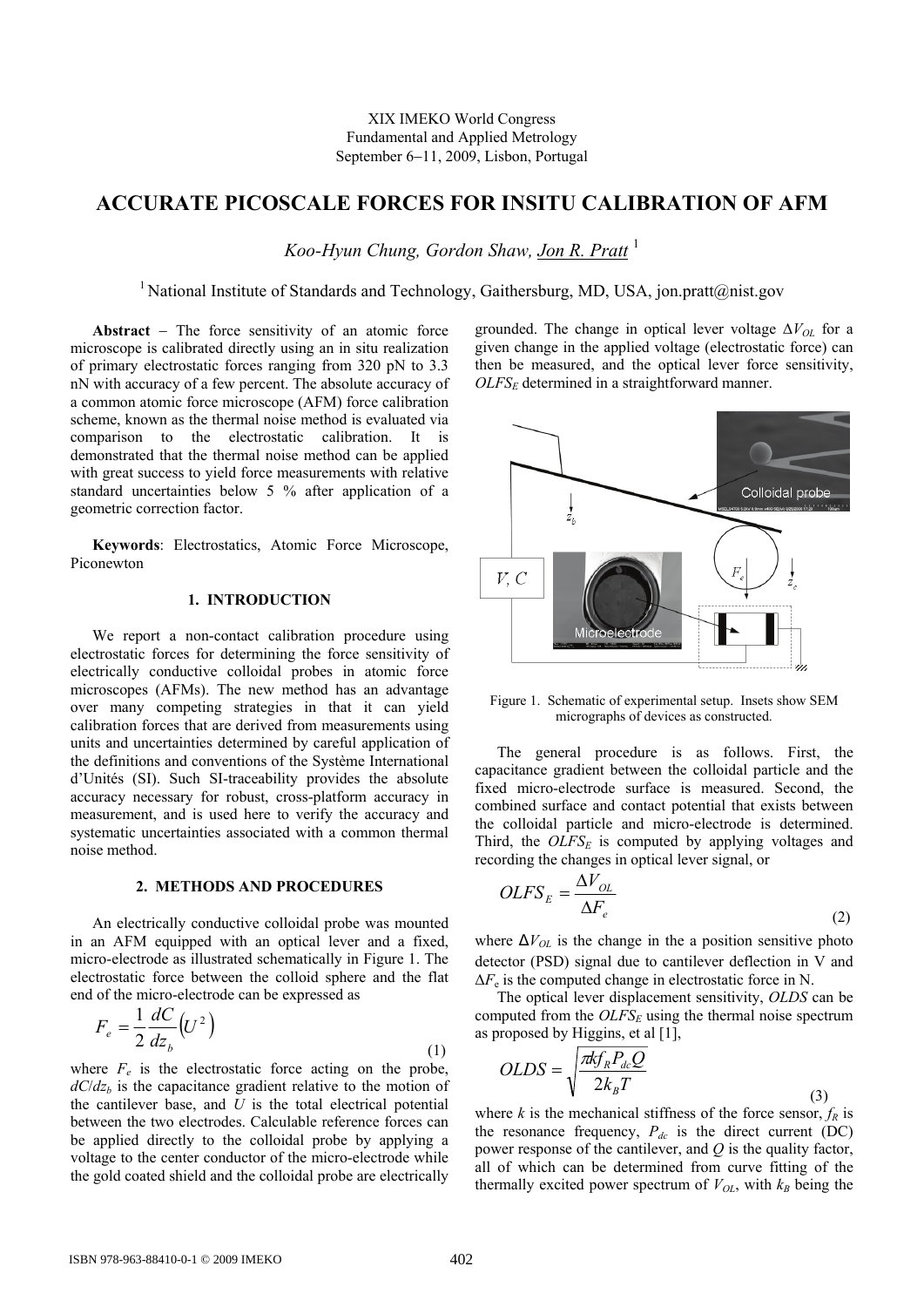Boltzmann constant and *T* the temperature of the air surrounding the cantilever. We modify Eq. 3 here by noting that the displacement and force sensitivities are related by the stiffness (*k*=*OLDS/OLFS*), so that

$$
OLDS_{ET} = \frac{\pi R_R P_{dc} Q}{2k_B T \cdot O LFS_E}
$$
\n(4)

Note that this formulation of the *OLDS* does not contain correction factors to account for the difference between the dynamic mode shape and the static deflection, or for the laser spot diameter and its position along the cantilever [2,3]. These corrections amount to a multiplicative constant within Eq. 4, and can be obtained empirically to improve the absolute accuracy of the *OLDS* as we describe later.

**2.1 Micro-electrode.** For an ideal sphere-on-flat capacitor geometry, the capacitance gradient and resulting electrostatic force are wholly due to the interaction between the sphere and the flat electrode, so that the force  $F_e$  is symmetrically distributed around the sphere and the effective line of action for the force is well approximated by a vector normal to the flat electrode surface and acting through the center of the sphere. For the actual colloidal probe, there is capacitance between the micro-electrode surface and the conductive cantilever to which the colloidal particle is affixed. This background capacitance may cause radial asymmetry in the electrical field between the colloid probe and microelectrode, skewing the force vector. To help avoid this asymmetry, a micro-coaxial electrode was fabricated by encapsulating a gold wire 25 μm in diameter inside a micropipette using epoxy, and then sputter coating the exterior with Cr/Au. The end of the Au coated glass micropipette was cut and polished using Focused Ion Beam milling. As a result, the center gold micro-wire electrode was insulated from the outer conductive Au layer by glass and epoxy. Functionally, the micropipette resembles a rigid coaxial cable with the outer Au layer serving as an electrical shield. Figure 1 shows scanning electron microscope (SEM) micrographs of a representative colloidal probe and microelectrode. Although there is some dimensional asymmetry in the microelectrode, this does not contribute significantly to asymmetry in the electrical field (e.g., the force).

Numerical simulations suggest that this micro-electrode geometry effectively limits the undesirable interaction with the cantilever spring, so that gradients arising perpendicular to *zc* are negligible. Attempts to experimentally measure these perpendicular capacitance gradients revealed them to be smaller than could be detected using our equipment.

The capacitance gradient,  $dC/dz_b \approx \Delta C/\Delta z_b$ , is measured using an accurate capacitance bridge to record the changes in the value of capacitance Δ*C* while a calibrated displacement sensor records the changes in the displacement at the base of the cantilever,  $\Delta z_h$ , as the probe is moved vertically downward using the AFM's *z*-axis scan stage. The capacitance is measured at several values of  $z<sub>b</sub>$ , returning to a home position between each displacement in order to measure and subtract the effects of slow drift in the capacitance, which is small.

**2.2 Surface potential determination.** After determining the capacitance gradient, the capacitance bridge is replaced with a DC power supply. A constant potential,  $V_{dc}$ , is applied while the optical lever voltage is measured. The total potential and the resulting electrostatic force in this case are,

$$
F_e = \frac{1}{2} \frac{dC}{dz} \left( V_{dc} + V_s \right)^2 \tag{5}
$$

Working from expressions for both the sum and difference of the electrostatic forces resulting from  $V_{dc}$  values of constant magnitude but opposite polarities and using Eq. 2 to change from  $F_e$  to  $V_{OL}$  the following quadratic equation is obtained for the surface potential:

$$
V_s = |V_{dc}| \frac{(\sqrt{V_{OL}^+} - \sqrt{V_{OL}^-})^2}{V_{OL}^+ - V_{OL}^-}
$$
\n(6)

where,  $V_{OL}^{+}$  and  $V_{OL}^{-}$  are the PSD voltages that result from the deflection of the cantilever for application of a fixed  $V_{dc}$ of alternately positive and negative polarity, respectively. Knowing  $V_s$ , the calibration force  $F_e$  can be computed using Eq. 5 from the applied  $V_{dc}$  values, and the  $OLFS_E$  computed using Eq. 2. The  $OLDS<sub>ET</sub>$  can then be computed from the fitted parameters of a thermal noise spectrum, as outlined above.

**2.3 Thermal noise method.** The thermal noise method uses the equipartition theorem to relate the Brownian motion of a cantilever to its spring constant, *k* [4], or

$$
k_T = \frac{OLDS_c^2 2k_B T}{\pi f_R P_{dc} Q} \tag{7}
$$

where  $OLDS<sub>C</sub>$  is the optical lever displacement sensitivity obtained by pressing the colloidal probe against a rigid surface. Once the spring constant is known, the optical lever force sensitivity can be computed using the relationship  $OLFS_T = OLDS_C/k_T$ .

## **3. RESULTS**

The drift corrected relationship between  $z<sub>b</sub>$  and capacitance for the colloidal probe is given in Figure 2. No systematic residual due to the linear fit is observed so that the gradient appears constant to within measurement accuracy. The average capacitance gradient from the five different measurements is 0.41 fF/ $\mu$ m  $\pm$  0.02 fF/ $\mu$ m where the stated uncertainty is one standard deviation of the mean, and contributions to the uncertainty due to systematic uncertainties in the transfer of the units of length and capacitance were negligible. Throughout the remainder of the paper all uncertainties will be reported in this fashion, unless otherwise noted.

An example plot of the functional relationship between the calculated electrostatic force and the corresponding PSD signal is given in Figure 3. The surface potential,  $V_s$ , was determined to be 0.34 V  $\pm$  0.03 V. The uncertainty in the measurement of the PSD signal is simply one standard deviation of the mean signal measured for a given force increment. The uncertainty in the applied force is derived by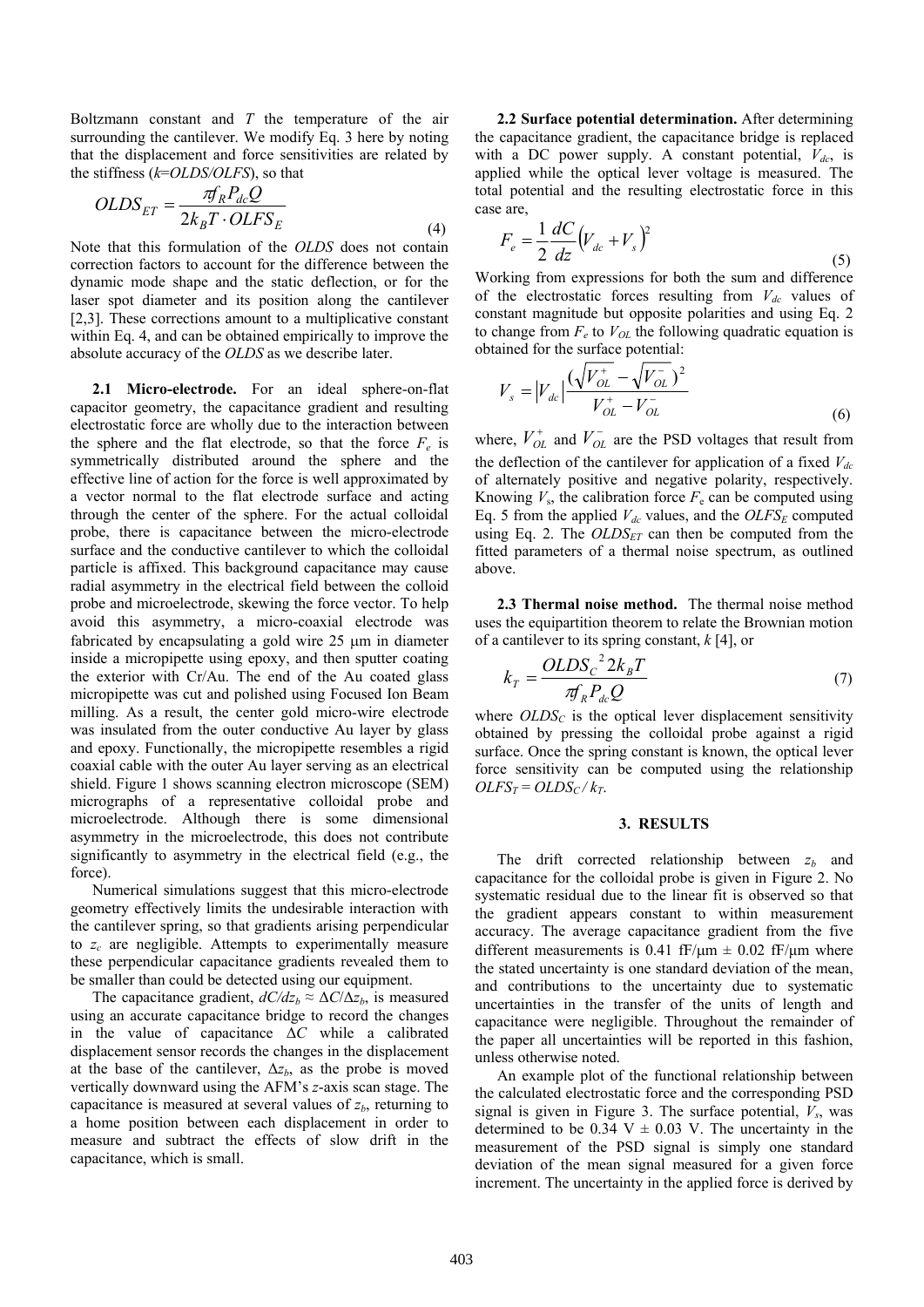propagating the measurement uncertainties associated with the capacitance gradient (which is dominant), the applied voltage, and the surface potential through Eq 5. The applied electrostatic forces ranged from 320 pN  $\pm$  20 pN to 3.3 nN  $\pm$ 0.1 nN. The  $OLFS_F$  of the colloidal probe was determined to be 300 V/  $\mu$ N  $\pm$  20 V/ $\mu$ N using a linear least squares curve fit to the data of Figure 3, where the estimated uncertainty is again expressed simply as one standard deviation of the mean value of  $OLFS_E$  from the five different determinations. From ten thermal noise spectra, the mean value of the  $OLDS<sub>ET</sub>$  was determined to be 7.8 V/ $\mu$ m  $\pm$  0.7 V/ $\mu$ m. The spring constant  $k_E = OLDS_{ET}/OLFS_E$  was  $0.026 \pm 0.003$ .



Figure. 2. Capacitance gradient between the spherical electrode at the tip of the colloidal probe and the micro-coaxial cable.



Figure. 3. Sensitivity curve for colloidal probe AFM. Error bars correspond to one standard deviation.

**3.1 Empirical corrections for dynamic mode shape and laser spot size.** Recall that in determining an expression for *OLFS<sub>T</sub>*, correction factors for dynamic mode shape and laser spot size and location along the cantilever portion of the probe were neglected. By combining these corrections together, Eq. 4 can be restated as

$$
OLDS_{ET} = \frac{\alpha \pi f_R P_{dc} Q}{2k_B T \cdot O LFS_E}
$$
\n(8)

where  $\alpha$  is a multiplicative correction factor that accounts for both the dynamic mode shape and the laser spot size effects. The value of *α* for the colloidal probe used in the experiments shown in Figures 2 and 3 is 1.05, based on the ratio of the uncorrected  $OLDS_{ET}$  to the displacement sensitivity determined by pressing the colloid probe against a rigid surface, *OLDS<sub>c</sub>*. This geometric correction factor must also be used in the determination of  $k_T$ , or from Eq. 7.

$$
k_T = \frac{OLDS_c^2 2k_B T}{\alpha \pi R R_{dc} Q}
$$
\n(9)

The value of *OLFS<sub>T</sub>* calculated using *OLFS<sub>T</sub>* = *OLDS<sub>C</sub>* /  $k_T$ , should be corrected upwards by a factor of *α*. *OLFS<sub>T</sub>* agrees with our estimate of  $OLFS_E$  to within measurement uncertainty after this correction is made.

## **4. CONCLUSIONS**

An accurate method of applying picoscale forces directly to the sensing element of atomic force microscopes has been demonstrated. The technique yields traceable primary forces for in situ calibration, avoiding the need for transfer standards or artifacts. Forces ranged from 320 pNs to 3.3 nNs with relative uncertainties of a few percent. The force references were employed to empirically determine correction factors for a convenient and common AFM calibration technique. The correction factors enabled calibration of the AFM via a thermal noise method with relative uncertainty well below the typical 10 % achieved in previous studies [5].

Table. 1 Summary of electrostatic and thermal calibration results

| Electrostatic calibration                                                |                      | Thermal calibration                                                   |                                                              |
|--------------------------------------------------------------------------|----------------------|-----------------------------------------------------------------------|--------------------------------------------------------------|
| Capacitance<br>gradient, $dC/dzh$<br>$(fF/\mu m)$                        | $0.41 \pm$<br>0.02   | Resonance<br>frequency, $f_R$ (kHz)                                   | $2.853 \pm$<br>0.001                                         |
| Magnitude of<br>maximum applied<br>voltage, $V_{dc}$ (V)                 | 3.69                 | Quality factor,                                                       | $37.4 \pm 0.9$                                               |
| Surface potential,<br>$V_{s}(V)$                                         | $0.34 \pm$<br>0.03   | DC power<br>response, $P_{dc}$<br>$(V^2/Hz)$                          | $5.77 \times 10^{-11}$<br>$\pm$ 8 $\times$ 10 <sup>-13</sup> |
| Optical lever force<br>sensitivity,<br>$OLFS_F$ (V/µN)                   | $300 \pm 20$         | Optical lever force<br>sensitivity,<br>$OLFS_T(V/\mu N)$              | $290 \pm 10$                                                 |
| Optical lever<br>displacement<br>sensitivity, $OLDS_{ET}$<br>$(V/\mu m)$ | $7.8 \pm 0.7$        | Optical lever<br>displacement<br>sensitivity, $OLDS_C$<br>$(V/\mu m)$ | $8.2 \pm 0.1$                                                |
| Uncorrected<br>stiffness, $k_E$ (N/m)                                    | $0.026 \pm$<br>0.003 | Uncorrected<br>stiffness, $k_T$ (N/m)                                 | $0.029 \pm$<br>0.001                                         |
| Corrected stiffness,<br>$k_F$ (N/m)                                      | $0.027 \pm$<br>0.003 | Corrected stiffness.<br>$k_T$ (N/m)                                   | $0.027 \pm$<br>0.001                                         |